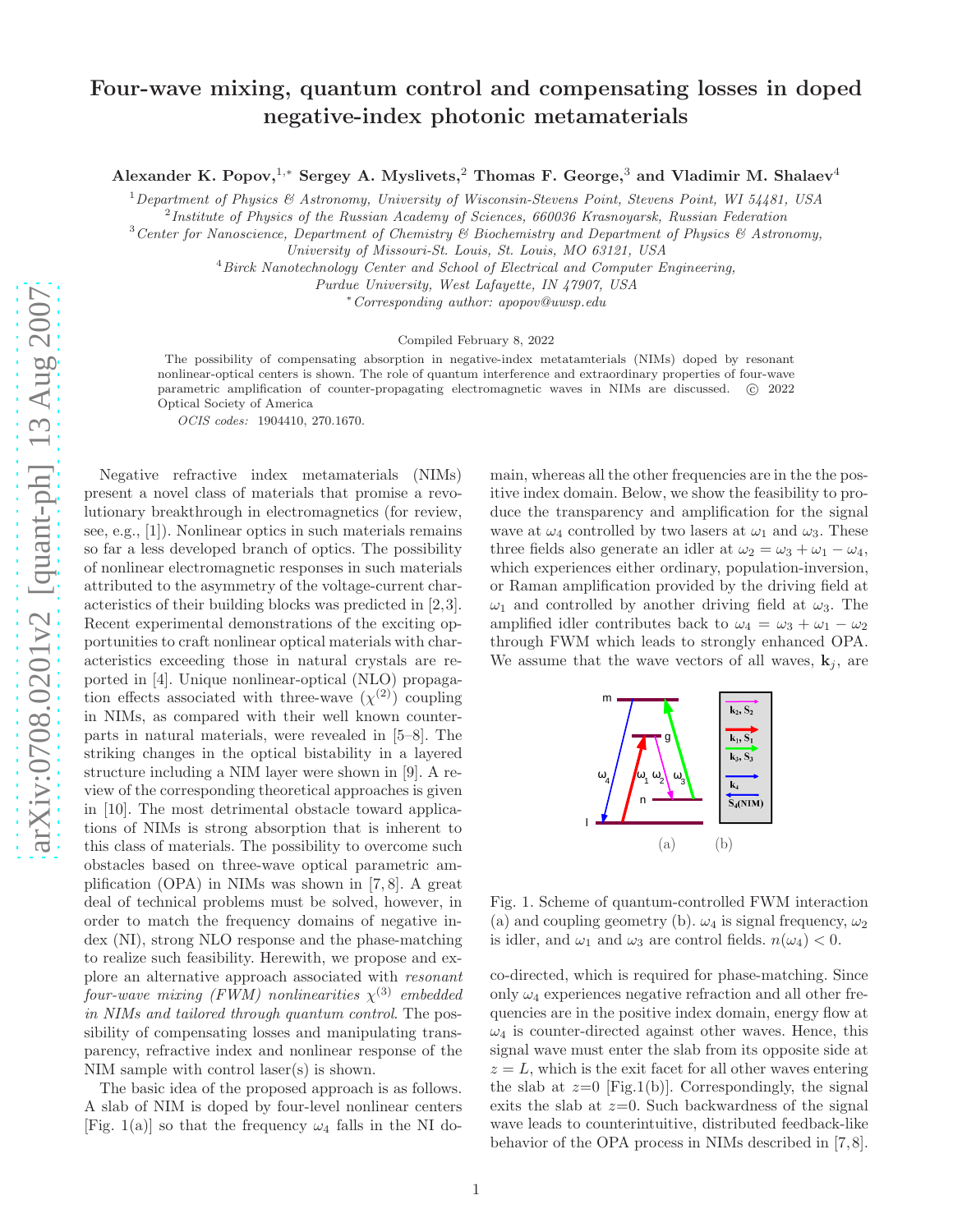The equations describing the coupled waves at  $\omega_4$  and  $\omega_2$  are as follows

$$
da_4/dz = -i\gamma_4^{(3)}a_2^* \exp[i\Delta kz] + (\alpha_4/2)a_4, \quad (1)
$$

$$
da_2/dz = i\gamma_2^{(3)}a_4^* \exp[i\Delta kz] - (\alpha_2/2)a_2. \qquad (2)
$$

Here  $\gamma_{2,4}^{(3)} = (\sqrt{\omega_4 \omega_2}/ \sqrt[4]{\epsilon_4 \epsilon_2/\mu_4 \mu_2}) (4\pi/c) \chi_{2,4}^{(3)} E_1 E_3$  are NLO coupling coefficients;  $\epsilon_i$  and  $\mu_i$  are the dielectric permittivities and magnetic permeabilities (which are negative at  $\omega_4$ );  $\Delta k = k_1 + k_3 - k_2 - k_4$ ; and  $\alpha_j$  are the absorption or amplification coefficients. Photon fluxes are given by  $S_{2,4}/\hbar\omega_{2,4} = (c/8\pi)|a_{2,4}|^2$ . The amplitudes of the fundamental (control) waves  $E_1$  and  $E_3$  are assumed constant along the slab. Transmittance (amplification) at  $\omega_4$  is given by the factor  $\eta_{4a} = |a_4(0)/a_4(L)|^2$ , where  $L$  is the slab thickness. Note that the signs in  $(1)$  are opposite to those in ordinary media, which is due to the backwardness of the signal wave. The solution to a similar set of equations and its analysis are given in [7, 8].

Calculations of the optical constants for embedded NLO centers (driven by the control fields) with account for constructive and destructive quantum interference are performed following the density-matrix technique described in [11]. In our simulations, we used the following representative values for relaxation rates: energy level relaxation rates  $\Gamma_n = 20 \times 10^6 \text{ s}^{-1}, \Gamma_g = \Gamma_m = 120 \times 10^6 \text{ s}^{-1}$  $10^6$  s<sup>-1</sup>; partial transition probabilities  $\gamma_{gl} = 7 \times 10^6$  s<sup>-1</sup>,  $\gamma_{gn} = 4 \times 10^6 \text{ s}^{-1}, \gamma_{mn} = 5 \times 10^6 \text{ s}^{-1}, \gamma_{ml} = 10 \times 10^6 \text{ s}^{-1};$ homogeneous transition half-widths  $\Gamma_{lg}$  = 10<sup>12</sup> s<sup>-1</sup> ,  $\Gamma_{lm} = 1.9 \times 10^{12} \text{ s}^{-1}, \Gamma_{ng} = 1.5 \times 10^{12} \text{ s}^{-1}, \Gamma_{nm} =$  $1.8 \times 10^{12} \text{ s}^{-1}$ ,  $\Gamma_{gm} = 5 \times 10^{10} \text{ s}^{-1}$ ;  $\Gamma_{ln} = 10^{10} \text{ s}^{-1}$ . We assumed that  $\lambda_2 = 756$  nm,  $\lambda_4 = 480$  nm. The results of numerical simulations for the optical coefficients entering equations (1) and (2) are shown in Fig. 2. Here,  $\Omega_4 = \omega_4 - \omega_{ml}$ ; other resonance detunings  $\Omega_i$  are defined in a similar way. The coupling Rabi frequencies are introduced as  $G_1 = E_1 d_{lg}/2\hbar$  and  $G_3 = E_3 d_{nm}/2\hbar$ . The quantities  $\chi_{4,2}$  are effective linear susceptibilities and  $\alpha_{40}$ and  $\chi_{40}$  denote their resonant values when all the driving fields are turned off. Figures 2 (a,b) depict changes in the absorption and amplification coefficients for the signal and idler, respectively, produced by the control fields. (Fig. 2 (b) shows the expanded interval corresponding to nonlinear interference resonances.) Figure 2 (c) displays changes in refractive indices, and Fig. 2 (d) shows wavevector mismatch. The arrow in Fig. 2 (d) points out the interval of  $y_4$ , roughly between 0.29 and 2.34, with five detunings  $y_4$  for which  $\Delta k = 0$  (under the assumption that the host material does not introduce any additional phase mismatch). Figures 2 (e) and 2 (f) show narrow resonances in NLO coupling coefficients,  $\gamma_{4,2}^{(3)}$ , with the width on the order of other interference resonances. Figure 2 proves the feasibility of manipulating local optical parameters through nonlinear quantum interference induced by the control fields. For the used optical transitions rates, the magnitude of  $G \sim 10^{12} \text{ s}^{-1}$  corresponds to control field intensities I of 10 to 100 kW/ $(0.1 \text{mm})^2$ .

The optimization of the output signal at  $z = 0$  is de-



Fig. 2. Nonlinear interference resonances induced by the control fields with  $G_1 = G_3 = 50$  GHz and  $\Omega_1 = \Omega_3 =$  $2.5\Gamma_{lg}$ .  $(y_4 = \Omega_4/\Gamma_{ml})$ .

termined by the interplay between absorption, idler gain and FWM, with the later depending on the wave vector mismatch. This is a multi-parameter problem involving sharp resonance dependencies. Results of our numerical analysis of the steady-state solutions [11] to the density matrix equations and Maxwell's equations for the slowly-varying amplitudes in (1) and (2) are shown in Fig. 3. The transmission of the host slab in the NI frequency domain has been set as 10%. Unlike conventional media, the output signal for the waves coupled in the NIM slab through OPA represents a set of distributed feedback-type resonances [7, 8]. Such resonant behavior can be observed as a function of the intensity of the fundamental fields, the product of the slab length and the density of NLO centers, and the resonance offsets for the signal and fundamental fields. Figure 3(a) shows these narrow transmission resonances. Here, we introduce the scaled product of the slab length and the density number of embedded centers,  $L/L_{ra}$ , through the resonance absorption length,  $L_{ra} = \alpha_{40}^{-1}$ . Figure 3(b) displays the second peak in Fig. 3(a) with greater detail. It shows that the transparency window is on the scale of the narrowest (Raman, in this case) transition half-width, as a function of detuning, and the resonant